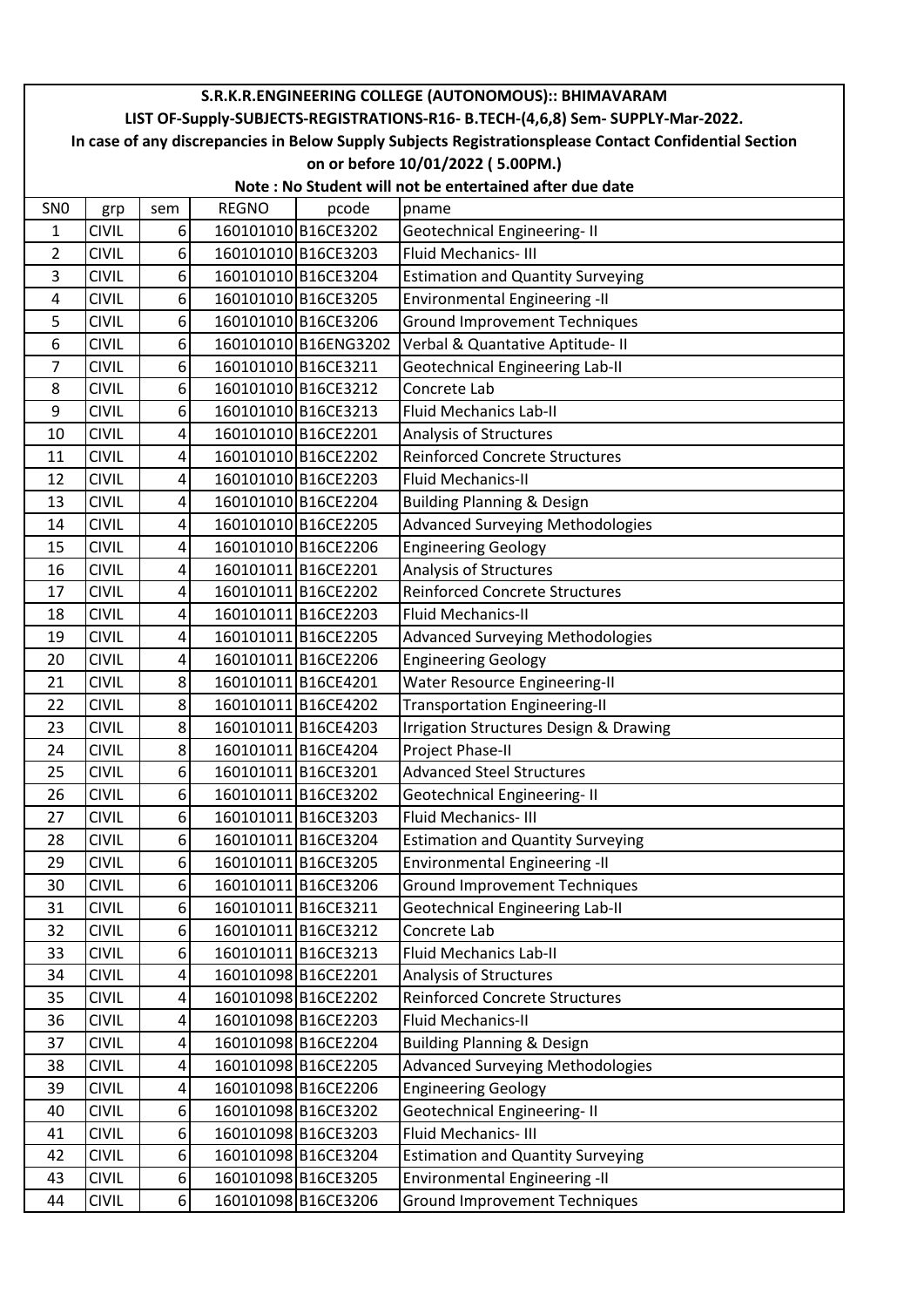| S.R.K.R.ENGINEERING COLLEGE (AUTONOMOUS):: BHIMAVARAM                                                  |                                                         |                         |              |                     |                                                   |  |  |  |
|--------------------------------------------------------------------------------------------------------|---------------------------------------------------------|-------------------------|--------------|---------------------|---------------------------------------------------|--|--|--|
| LIST OF-Supply-SUBJECTS-REGISTRATIONS-R16- B.TECH-(4,6,8) Sem- SUPPLY-Mar-2022.                        |                                                         |                         |              |                     |                                                   |  |  |  |
| In case of any discrepancies in Below Supply Subjects Registrationsplease Contact Confidential Section |                                                         |                         |              |                     |                                                   |  |  |  |
|                                                                                                        | on or before 10/01/2022 (5.00PM.)                       |                         |              |                     |                                                   |  |  |  |
|                                                                                                        | Note: No Student will not be entertained after due date |                         |              |                     |                                                   |  |  |  |
| SN <sub>0</sub>                                                                                        | grp                                                     | sem                     | <b>REGNO</b> | pcode               | pname                                             |  |  |  |
| 45                                                                                                     | <b>CIVIL</b>                                            | 8                       |              | 160101112B16CE4201  | Water Resource Engineering-II                     |  |  |  |
| 46                                                                                                     | <b>CIVIL</b>                                            | 8                       |              | 160101112B16CE4202  | <b>Transportation Engineering-II</b>              |  |  |  |
| 47                                                                                                     | <b>CIVIL</b>                                            | 8                       |              | 160101112B16CE4203  | <b>Irrigation Structures Design &amp; Drawing</b> |  |  |  |
| 48                                                                                                     | <b>CIVIL</b>                                            | 8                       |              | 160101112 B16CE4204 | Project Phase-II                                  |  |  |  |
| 49                                                                                                     | <b>CIVIL</b>                                            | 4                       |              | 160101112B16CE2201  | Analysis of Structures                            |  |  |  |
| 50                                                                                                     | <b>CIVIL</b>                                            | 4                       |              | 160101112B16CE2202  | <b>Reinforced Concrete Structures</b>             |  |  |  |
| 51                                                                                                     | <b>CIVIL</b>                                            | 4                       |              | 160101112B16CE2203  | <b>Fluid Mechanics-II</b>                         |  |  |  |
| 52                                                                                                     | <b>CIVIL</b>                                            | 4                       |              | 160101112B16CE2204  | <b>Building Planning &amp; Design</b>             |  |  |  |
| 53                                                                                                     | <b>CIVIL</b>                                            | 4                       |              | 160101112B16CE2205  | <b>Advanced Surveying Methodologies</b>           |  |  |  |
| 54                                                                                                     | <b>CIVIL</b>                                            | 4                       |              | 160101112B16CE2206  | <b>Engineering Geology</b>                        |  |  |  |
| 55                                                                                                     | <b>CIVIL</b>                                            | 4                       |              | 160101112B16CE2208  | <b>Engineering Geology Lab</b>                    |  |  |  |
| 56                                                                                                     | <b>CIVIL</b>                                            | 4                       |              | 160101112B16CE2209  | <b>Fluid Mechanics Lab-I</b>                      |  |  |  |
| 57                                                                                                     | <b>CIVIL</b>                                            | 4                       |              | 160101128 B16CE2201 | Analysis of Structures                            |  |  |  |
| 58                                                                                                     | <b>CIVIL</b>                                            | 4                       |              | 160101128B16CE2203  | <b>Fluid Mechanics-II</b>                         |  |  |  |
| 59                                                                                                     | <b>CIVIL</b>                                            | 6                       |              | 160101128B16CE3203  | Fluid Mechanics-III                               |  |  |  |
| 60                                                                                                     | <b>CIVIL</b>                                            | 8                       |              | 160101159 B16CE4201 | <b>Water Resource Engineering-II</b>              |  |  |  |
| 61                                                                                                     | <b>CIVIL</b>                                            | 4                       |              | 160101162 B16CE2201 | Analysis of Structures                            |  |  |  |
| 62                                                                                                     | <b>CIVIL</b>                                            | 6                       |              | 160101162 B16CE3203 | Fluid Mechanics-III                               |  |  |  |
| 63                                                                                                     | <b>CIVIL</b>                                            | 4                       |              | 160101200 B16CE2201 | Analysis of Structures                            |  |  |  |
| 64                                                                                                     | <b>CSE</b>                                              | 8                       |              | 160102152 B16CS4204 | Internet of Things Lab                            |  |  |  |
| 65                                                                                                     | <b>CSE</b>                                              | 8                       |              | 160102239 B16CS4201 | Internet of Things                                |  |  |  |
| 66                                                                                                     | <b>CSE</b>                                              | 8                       |              | 160102239 B16CS4202 | Cryptography and Network Security                 |  |  |  |
| 67                                                                                                     | <b>CSE</b>                                              | 6                       |              | 160102259 B16CS3203 | Design and Analysis of Algorithms                 |  |  |  |
| 68                                                                                                     | <b>CSE</b>                                              | 4                       |              | 160102279B16CS2206  | <b>Computer Graphics</b>                          |  |  |  |
| 69                                                                                                     | <b>CSE</b>                                              | $\vert 4 \vert$         |              | 160102279B16CS2202  | <b>Computer Organization</b>                      |  |  |  |
| 70                                                                                                     | <b>CSE</b>                                              | 4                       |              | 160102279 B16CS2205 | <b>Advanced Data Structures</b>                   |  |  |  |
| 71                                                                                                     | <b>CSE</b>                                              | 4                       |              | 160102279 B16CS2201 | <b>Operating Systems</b>                          |  |  |  |
| 72                                                                                                     | <b>CSE</b>                                              | 4                       |              | 160102279 B16CS2203 | Microprocessors                                   |  |  |  |
| 73                                                                                                     | ECE                                                     | 6                       |              | 160103032 B16EC3206 | <b>Digital Signal Processing</b>                  |  |  |  |
| 74                                                                                                     | ECE                                                     | 4                       |              | 160103049 B16EC2204 | <b>Analog Communications</b>                      |  |  |  |
| 75                                                                                                     | ECE                                                     | 6                       |              | 160103049 B16EC3202 | Microprocessors and its Applications              |  |  |  |
| 76                                                                                                     | ECE                                                     | 6                       |              | 160103105 B16EC3202 | Microprocessors and its Applications              |  |  |  |
| 77                                                                                                     | ECE                                                     | 6                       |              | 160103105 B16EC3203 | <b>Digital Communication</b>                      |  |  |  |
| 78                                                                                                     | ECE                                                     | 6 <sup>1</sup>          |              | 160103105 B16EC3206 | <b>Digital Signal Processing</b>                  |  |  |  |
| 79                                                                                                     | ECE                                                     | 6                       |              | 160103105 B16EC3211 | <b>DSP Laboratory</b>                             |  |  |  |
| 80                                                                                                     | ECE                                                     | 6                       |              | 160103105 B16EC3212 | Microprocessors and Microcontrollers Lab          |  |  |  |
| 81                                                                                                     | ECE                                                     | 6                       |              | 160103116B16EC3201  | <b>Microwave Engineering</b>                      |  |  |  |
| 82                                                                                                     | ECE                                                     | 6                       |              | 160103116B16EC3205  | <b>Information Theory &amp; Coding</b>            |  |  |  |
| 83                                                                                                     | ECE                                                     | $6 \mid$                |              | 160103116B16EC3206  | <b>Digital Signal Processing</b>                  |  |  |  |
| 84                                                                                                     | ECE                                                     | 6                       |              | 160103116B16EC3207  | Embedded Systems & Micro Controllers              |  |  |  |
| 85                                                                                                     | ECE                                                     | $\overline{\mathbf{r}}$ |              | 160103116B16EC2202  | Electromagnetic Field theory & Transmission Lines |  |  |  |
| 86                                                                                                     | ECE                                                     | 4                       |              | 160103116B16EC2205  | Signals & Systems                                 |  |  |  |
| 87                                                                                                     | ECE                                                     | 4                       |              | 160103124 B16EC2202 | Electromagnetic Field theory & Transmission Lines |  |  |  |
| 88                                                                                                     | ECE                                                     | $\overline{\mathbf{r}}$ |              | 160103124 B16EC2203 | <b>Pulse and Digital Circuits</b>                 |  |  |  |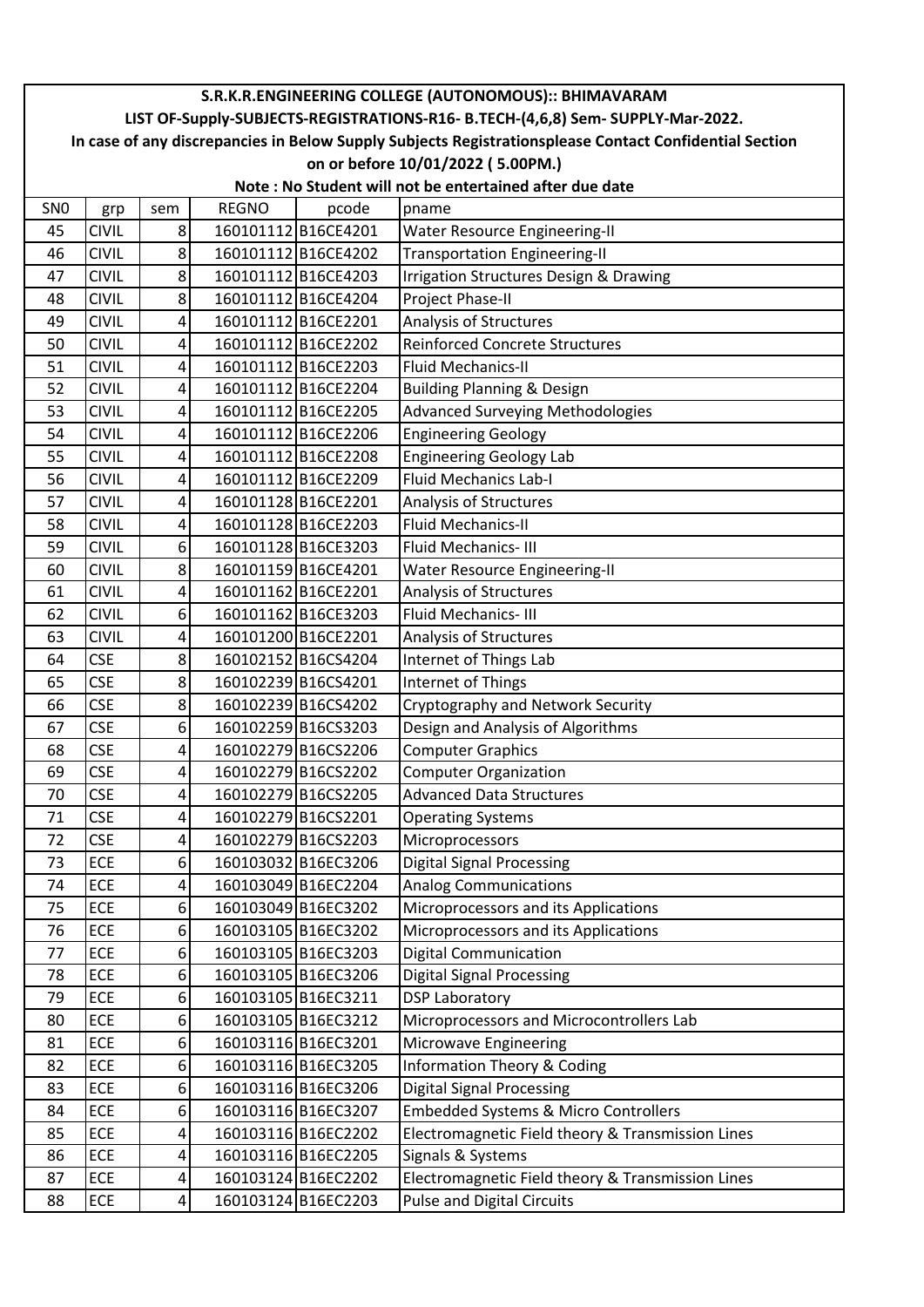| S.R.K.R.ENGINEERING COLLEGE (AUTONOMOUS):: BHIMAVARAM                                                  |            |                  |                     |                      |                                                   |  |  |
|--------------------------------------------------------------------------------------------------------|------------|------------------|---------------------|----------------------|---------------------------------------------------|--|--|
| LIST OF-Supply-SUBJECTS-REGISTRATIONS-R16- B.TECH-(4,6,8) Sem- SUPPLY-Mar-2022.                        |            |                  |                     |                      |                                                   |  |  |
| In case of any discrepancies in Below Supply Subjects Registrationsplease Contact Confidential Section |            |                  |                     |                      |                                                   |  |  |
| on or before 10/01/2022 (5.00PM.)                                                                      |            |                  |                     |                      |                                                   |  |  |
| Note: No Student will not be entertained after due date                                                |            |                  |                     |                      |                                                   |  |  |
| SN <sub>0</sub>                                                                                        | grp        | sem              | <b>REGNO</b>        | pcode                | pname                                             |  |  |
| 89                                                                                                     | <b>ECE</b> | 4                |                     | 160103124 B16EC2204  | <b>Analog Communications</b>                      |  |  |
| 90                                                                                                     | ECE        | 6 <sup>1</sup>   |                     | 160103124 B16EC3202  | Microprocessors and its Applications              |  |  |
| 91                                                                                                     | <b>ECE</b> | 6 <sup>1</sup>   |                     | 160103124 B16EC3203  | <b>Digital Communication</b>                      |  |  |
| 92                                                                                                     | ECE        | 6                |                     | 160103124 B16EC3205  | <b>Information Theory &amp; Coding</b>            |  |  |
| 93                                                                                                     | <b>ECE</b> | 6 <sup>1</sup>   |                     | 160103124 B16EC3206  | <b>Digital Signal Processing</b>                  |  |  |
| 94                                                                                                     | <b>ECE</b> | 6 <sup>1</sup>   |                     | 160103124 B16EC3208  | <b>Micro Electronics</b>                          |  |  |
| 95                                                                                                     | ECE        | 6 <sup>1</sup>   |                     | 160103124 B16EC3201  | <b>Microwave Engineering</b>                      |  |  |
| 96                                                                                                     | <b>ECE</b> | 6 <sup>1</sup>   |                     | 160103158B16EC3201   | Microwave Engineering                             |  |  |
| 97                                                                                                     | <b>ECE</b> | 6 <sup>1</sup>   |                     | 160103158 B16EC3207  | Embedded Systems & Micro Controllers              |  |  |
| 98                                                                                                     | <b>ECE</b> | 4                |                     | 160103159 B16EC2202  | Electromagnetic Field theory & Transmission Lines |  |  |
| 99                                                                                                     | ECE        | 4                |                     | 160103159B16EC2203   | <b>Pulse and Digital Circuits</b>                 |  |  |
| 100                                                                                                    | <b>ECE</b> | 4                |                     | 160103159 B16EC2204  | <b>Analog Communications</b>                      |  |  |
| 101                                                                                                    | <b>ECE</b> | 4                |                     | 160103159 B16EC2205  | Signals & Systems                                 |  |  |
| 102                                                                                                    | <b>ECE</b> | 6 <sup>1</sup>   |                     | 160103161 B16EC3206  | <b>Digital Signal Processing</b>                  |  |  |
| 103                                                                                                    | <b>ECE</b> | 6 <sup>1</sup>   |                     | 160103204 B16EC3201  | <b>Microwave Engineering</b>                      |  |  |
| 104                                                                                                    | <b>ECE</b> | $6 \mid$         |                     | 160103204 B16EC3208  | <b>Micro Electronics</b>                          |  |  |
| 105                                                                                                    | <b>ECE</b> | 4                |                     | 160103204 B16EC2202  | Electromagnetic Field theory & Transmission Lines |  |  |
| 106                                                                                                    | ECE        | 4                |                     | 160103204 B16EC2204  | <b>Analog Communications</b>                      |  |  |
| 107                                                                                                    | ECE        | $\vert 4 \vert$  |                     | 160103265 B16EC2205  | Signals & Systems                                 |  |  |
| 108                                                                                                    | <b>ECE</b> | 6 <sup>1</sup>   |                     | 160103265 B16EC3203  | <b>Digital Communication</b>                      |  |  |
| 109                                                                                                    | <b>ECE</b> | 4                |                     | 160103283 B16EC2201  | Switching Theory and Logic Design                 |  |  |
| 110                                                                                                    | <b>ECE</b> | 4                |                     | 160103283 B16EC2203  | <b>Pulse and Digital Circuits</b>                 |  |  |
| 111                                                                                                    | <b>ECE</b> | $6 \overline{6}$ |                     | 160103285 B16EC3202  | Microprocessors and its Applications              |  |  |
| 112                                                                                                    | <b>ECE</b> | $6 \mid$         |                     | 160103285 B16EC3203  | <b>Digital Communication</b>                      |  |  |
| 113                                                                                                    | <b>ECE</b> | $\vert 4 \vert$  |                     | 160103285 B16EC2202  | Electromagnetic Field theory & Transmission Lines |  |  |
| 114                                                                                                    | EEE        | $\vert 4 \vert$  |                     | 160104017 B16ME2204  | Primemovers & Pumps                               |  |  |
| 115                                                                                                    | EEE        | 8 <sup>1</sup>   |                     | 160104017 B16EE4201  | Power System Operation & Control                  |  |  |
| 116                                                                                                    | <b>EEE</b> | 8 <sup>1</sup>   |                     | 160104017 B16EE4202  | <b>Advanced Power Electronics</b>                 |  |  |
| 117                                                                                                    | EEE        | 8 <sup>1</sup>   |                     | 160104017 B16EE4205  | Simulation Lab                                    |  |  |
| 118                                                                                                    | EEE        | $6 \mid$         |                     | 160104017 B16EE3207  | Mini Project                                      |  |  |
| 119                                                                                                    | EEE        | 6 <sup>1</sup>   |                     | 160104017 B16EE3209E | Electric Vehicles Part 1                          |  |  |
| 120                                                                                                    | EEE        | $6 \mid$         |                     | 160104018B16EE3202   | <b>Power Electronics</b>                          |  |  |
| 121                                                                                                    | EEE        | 6 <sup>1</sup>   |                     | 160104063 B16EE3204  | Microprocessor & Microcontroller                  |  |  |
| 122                                                                                                    | <b>EEE</b> | 6 <sup>1</sup>   |                     | 160104114B16EE3201   | <b>Advanced Control Systems</b>                   |  |  |
| 123                                                                                                    | EEE        | $6 \mid$         |                     | 160104114 B16EE3202  | <b>Power Electronics</b>                          |  |  |
| 124                                                                                                    | <b>EEE</b> | $6 \mid$         |                     | 160104114 B16EE3204  | Microprocessor & Microcontroller                  |  |  |
| 125                                                                                                    | EEE        | $\boldsymbol{4}$ |                     | 160104114 B16EE2202  | Signals & Systems                                 |  |  |
| 126                                                                                                    | EEE        | 6 <sup>1</sup>   |                     | 160104128 B16EE3204  | Microprocessor & Microcontroller                  |  |  |
| 127                                                                                                    | EEE        | 6 <sup>1</sup>   |                     | 160104138 B16EE3202  | <b>Power Electronics</b>                          |  |  |
| 128                                                                                                    | EEE        | 6 <sup>1</sup>   |                     | 160104138 B16EE3203  | Power System Protection                           |  |  |
| 129                                                                                                    | <b>EEE</b> | 6 <sup>1</sup>   |                     | 160104138 B16EE3204  | Microprocessor & Microcontroller                  |  |  |
| 130                                                                                                    | EEE        | 8 <sup>1</sup>   |                     | 160104138 B16EE4201  | Power System Operation & Control                  |  |  |
| 131                                                                                                    | EEE        | $6\vert$         |                     | 160104218B16EE3207   | Mini Project                                      |  |  |
| 132                                                                                                    | IT.        | 6 <sup>1</sup>   | 160105012 B16IT3201 |                      | Data Ware Housing & Data Mining                   |  |  |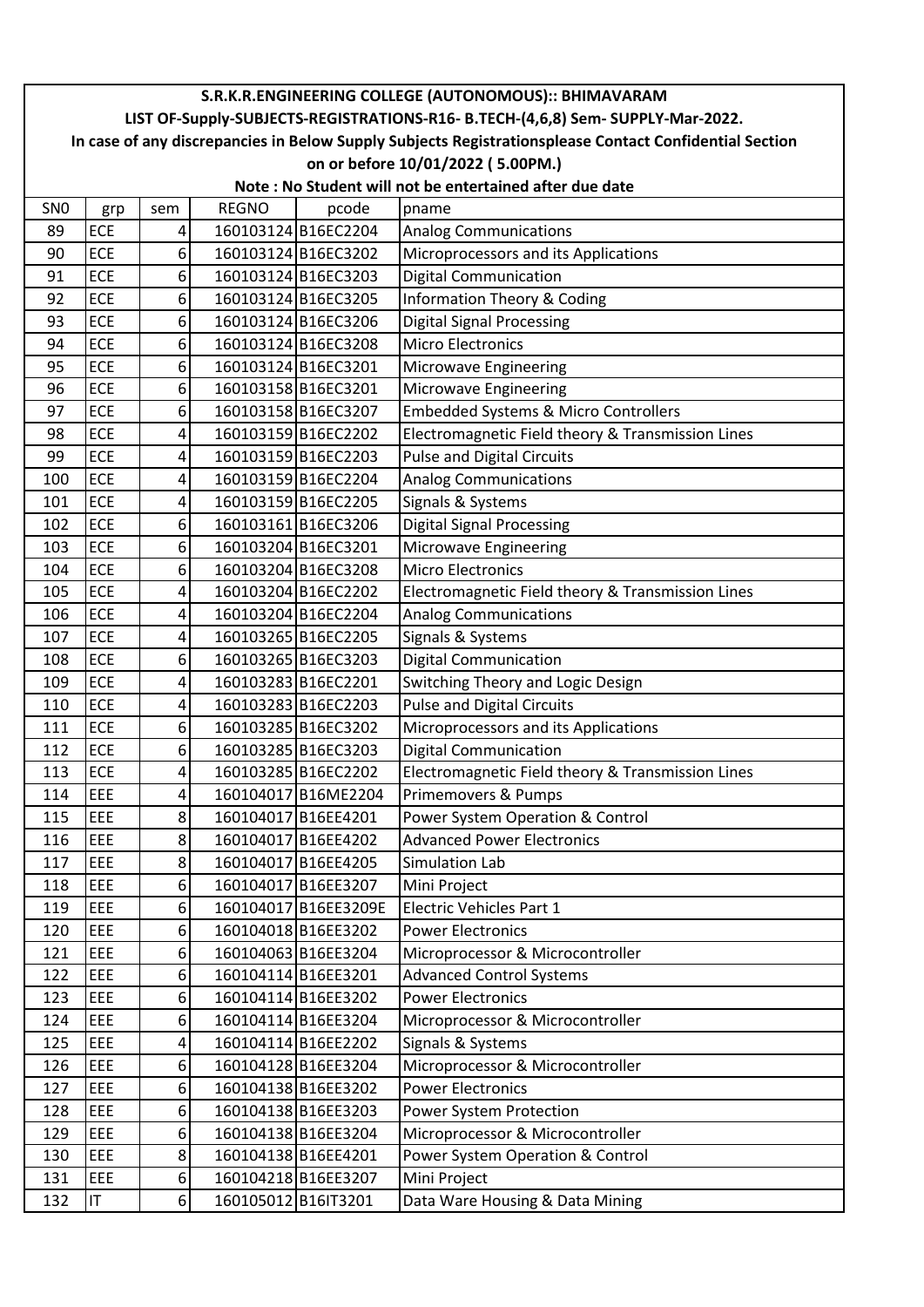| S.R.K.R.ENGINEERING COLLEGE (AUTONOMOUS):: BHIMAVARAM                                                  |             |                  |                     |                     |                                                       |  |  |
|--------------------------------------------------------------------------------------------------------|-------------|------------------|---------------------|---------------------|-------------------------------------------------------|--|--|
| LIST OF-Supply-SUBJECTS-REGISTRATIONS-R16- B.TECH-(4,6,8) Sem- SUPPLY-Mar-2022.                        |             |                  |                     |                     |                                                       |  |  |
| In case of any discrepancies in Below Supply Subjects Registrationsplease Contact Confidential Section |             |                  |                     |                     |                                                       |  |  |
| on or before 10/01/2022 (5.00PM.)                                                                      |             |                  |                     |                     |                                                       |  |  |
| Note : No Student will not be entertained after due date                                               |             |                  |                     |                     |                                                       |  |  |
| <b>SNO</b>                                                                                             | grp         | sem              | <b>REGNO</b>        | pcode               | pname                                                 |  |  |
| 133                                                                                                    | IT          | $6 \overline{6}$ |                     | 160105012 B16IT3202 | <b>Object Oriented Software Engineering</b>           |  |  |
| 134                                                                                                    | İП          | 6 <sup>1</sup>   |                     | 160105012 B16IT3204 | <b>Compiler Design</b>                                |  |  |
| 135                                                                                                    | IT          | 6 <sup>1</sup>   | 160105012 B16IT3205 |                     | Cryptography And Network Security                     |  |  |
| 136                                                                                                    | IT          | 6 <sup>1</sup>   |                     | 160105012 B16IT3208 | <b>Computer Graphics</b>                              |  |  |
| 137                                                                                                    | IT          | 6 <sup>1</sup>   | 160105041 B16IT3203 |                     | Design and Analysis of Algorithms                     |  |  |
| 138                                                                                                    | IT          | $\vert 4 \vert$  |                     | 160105041 B16IT2206 | Java Programming                                      |  |  |
| 139                                                                                                    | IT          | 6 <sup>1</sup>   | 160105048 B16IT3202 |                     | <b>Object Oriented Software Engineering</b>           |  |  |
| 140                                                                                                    | IT          | 8 <sup>1</sup>   | 160105048 B16IT4201 |                     | <b>Embedded Systems</b>                               |  |  |
| 141                                                                                                    | IT          | 8 <sup>1</sup>   |                     | 160105048 B16IT4207 | Internet Of Things Lab                                |  |  |
| 142                                                                                                    | IT          | 8 <sup>1</sup>   | 160105048 B16IT4208 |                     | Project Phase-II                                      |  |  |
| 143                                                                                                    | IT          | $\vert 4 \vert$  |                     | 160105059 B16IT2203 | Microprocessors                                       |  |  |
| 144                                                                                                    | IT          | $\vert 4 \vert$  |                     | 160105084 B16IT2206 | Java Programming                                      |  |  |
| 145                                                                                                    | IT          | $\vert 4 \vert$  | 160105103 B16IT2203 |                     | Microprocessors                                       |  |  |
| 146                                                                                                    | İП          | $\vert 4 \vert$  |                     | 160105103 B16IT2204 | <b>Data Communications</b>                            |  |  |
| 147                                                                                                    | IT          | 8 <sup>1</sup>   | 160105103 B16IT4201 |                     | <b>Embedded Systems</b>                               |  |  |
| 148                                                                                                    | IT          | $\vert 4 \vert$  |                     | 160105179 B16IT2204 | <b>Data Communications</b>                            |  |  |
| 149                                                                                                    | IT          | $\vert 4 \vert$  |                     | 160105179 B16IT2206 | Java Programming                                      |  |  |
| 150                                                                                                    | IT          | 6 <sup>1</sup>   |                     | 160105179 B16IT3201 | Data Ware Housing & Data Mining                       |  |  |
| 151                                                                                                    | IT          | 6 <sup>1</sup>   | 160105179 B16IT3203 |                     | Design and Analysis of Algorithms                     |  |  |
| 152                                                                                                    | <b>MECH</b> | 6 <sup>1</sup>   |                     | 160106017 B16ME3202 | Fluid Machinery & Systems                             |  |  |
| 153                                                                                                    | <b>MECH</b> | 6 <sup>1</sup>   |                     | 160106017 B16ME3205 | <b>Dynamics of Machines</b>                           |  |  |
| 154                                                                                                    | <b>MECH</b> | 6 <sup>1</sup>   |                     | 160106017 B16ME3208 | Automobile Engineering                                |  |  |
| 155                                                                                                    | <b>MECH</b> | 6 <sup>1</sup>   |                     | 160106030 B16ME3203 | Design of Machine Elements                            |  |  |
| 156                                                                                                    | <b>MECH</b> | 6 <sup>1</sup>   |                     | 160106044 B16ME3205 | <b>Dynamics of Machines</b>                           |  |  |
| 157                                                                                                    | <b>MECH</b> | $\vert 4 \vert$  |                     | 160106044 B16ME2201 | <b>Advanced Strength of Materials</b>                 |  |  |
| 158                                                                                                    | <b>MECH</b> | $\vert 4 \vert$  |                     | 160106044 B16ME2202 | <b>Thermal Engineering</b>                            |  |  |
| 159                                                                                                    | <b>MECH</b> | $6 \mid$         |                     | 160106077 B16ME3202 | Fluid Machinery & Systems                             |  |  |
| 160                                                                                                    | <b>MECH</b> | 6 <sup>1</sup>   |                     | 160106077 B16ME3203 | Design of Machine Elements                            |  |  |
| 161                                                                                                    | <b>MECH</b> | 6 <sup>1</sup>   |                     | 160106077 B16ME3205 | <b>Dynamics of Machines</b>                           |  |  |
| 162                                                                                                    | <b>MECH</b> | 6 <sup>1</sup>   |                     | 160106091 B16ME3205 | <b>Dynamics of Machines</b>                           |  |  |
| 163                                                                                                    | <b>MECH</b> | $\vert 4 \vert$  |                     | 160106091 B16ME2201 | <b>Advanced Strength of Materials</b>                 |  |  |
| 164                                                                                                    | <b>MECH</b> | $\vert 4 \vert$  |                     | 160106091 B16ME2202 | <b>Thermal Engineering</b>                            |  |  |
| 165                                                                                                    | <b>MECH</b> | 6 <sup>1</sup>   |                     | 160106156 B16ME3201 | Industrial Engineering & Management                   |  |  |
| 166                                                                                                    | <b>MECH</b> | $6 \mid$         |                     | 160106156 B16ME3202 | Fluid Machinery & Systems                             |  |  |
| 167                                                                                                    | <b>MECH</b> | 6 <sup>1</sup>   |                     | 160106156 B16ME3205 | <b>Dynamics of Machines</b>                           |  |  |
| 168                                                                                                    | <b>MECH</b> | $6 \mid$         |                     | 160106182 B16ME3205 | <b>Dynamics of Machines</b>                           |  |  |
| 169                                                                                                    | <b>MECH</b> | $\vert 4 \vert$  |                     | 160106182 B16ME2201 | <b>Advanced Strength of Materials</b>                 |  |  |
| 170                                                                                                    | <b>MECH</b> | $\vert 4 \vert$  |                     | 160106182 B16ME2202 | <b>Thermal Engineering</b>                            |  |  |
| 171                                                                                                    | <b>MECH</b> | 6 <sup>1</sup>   |                     | 160106184 B16ME3202 | Fluid Machinery & Systems                             |  |  |
| 172                                                                                                    | <b>MECH</b> | 6 <sup>1</sup>   |                     | 160106184 B16ME3204 | Refrigeration and Air Conditioning                    |  |  |
| 173                                                                                                    | <b>MECH</b> | 6 <sup>1</sup>   |                     | 160106184 B16ME3205 | <b>Dynamics of Machines</b>                           |  |  |
| 174                                                                                                    | <b>MECH</b> | 6 <sup>1</sup>   |                     | 160106184 B16ME3208 | <b>Automobile Engineering</b>                         |  |  |
| 175                                                                                                    | <b>MECH</b> | $\vert 4 \vert$  |                     | 160106282 B16ME2201 | <b>Advanced Strength of Materials</b>                 |  |  |
| 176                                                                                                    | <b>MECH</b> | $\vert 4 \vert$  |                     | 160106282 B16EE2204 | <b>Basic Electrical &amp; Electronics Engineering</b> |  |  |